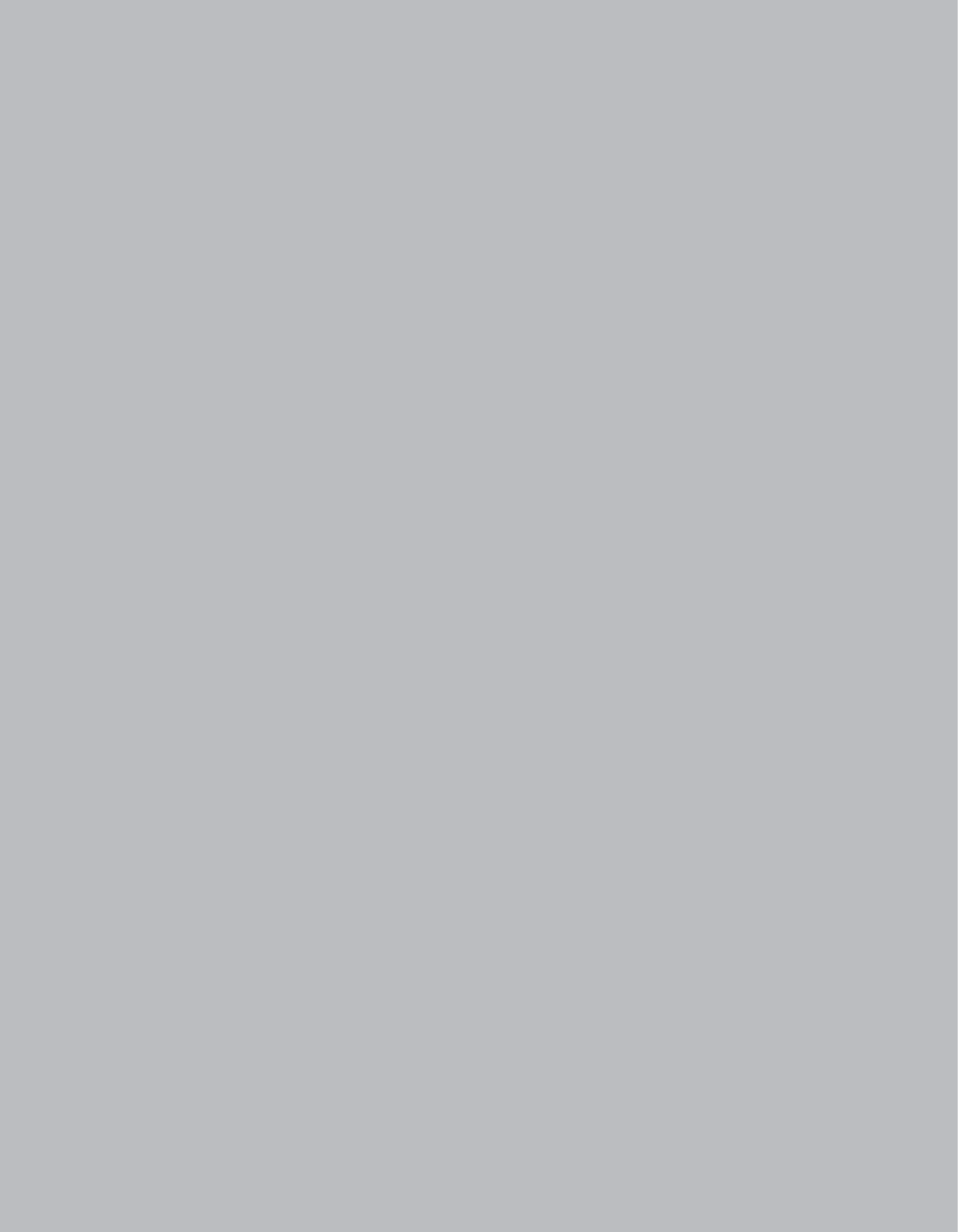#### **APPENDIX**

# **Agenda for improved data on Medicare and health care**

This appendix is our inaugural publication of a new MedPAC effort—an agenda on Medicare and health care data. We plan to make it an annual part of our June report. Data underlie most of MedPAC's work and are critical to the policy agenda at large. They do not often receive the emphasis they deserve. Data issues are central to payment policy decisions for Medicare specifically and the health care industry more generally. As a public program, Medicare must ensure that payments are sufficient to at least meet the costs of efficient providers in order to maintain beneficiary access to services. Data analysis is the best way to assess costs, track access, and evaluate the factors that have an impact on providers, beneficiaries, and taxpayers. Data shape the way we think about many of the most compelling policy questions. Since we believe that data availability and integrity are important issues for policymakers, we will use this agenda to highlight issues we and other data users face in completing health care policy analyses.

MedPAC, along with other government oversight and regulatory agencies, depends on available cost, claims, survey, and other data to conduct its analyses and develop payment and other policy recommendations. We examine many data sources and run a spectrum of statistical analyses in the effort to fulfill our statutory mandates to: (1) review and

make recommendations to the Congress on Medicare payment policies; and (2) examine and report on issues affecting the Medicare program, including changes in health care delivery in the United States and in the market for health care services. MedPAC's ability to complete its mission depends almost wholly on access to relevant and accurate data. Health policy decisions are only as accurate as the data they are based upon.

At present, the data agenda provides a list of disparate data improvement areas. In this appendix, we have collected important data issues that can be organized into three Medicare-related categories: access, quality, and cost data issues, plus a fourth category on private sector data. We recognize that these issues are only a start and that other important data issues are not addressed (for example, the need to identify costs at the case level). In the future, this appendix may expand to contain a framework identifying the types of data needed for sound policy analysis on costs, access, and quality and criteria that could be used to set priorities. In the future, the appendix could also select a single data issue and explore in detail the specific barriers to data access and integrity, and document the costs of addressing the identified issue.

On a final note, the Centers for Medicare & Medicaid Services is the collector and custodian for most of the data we use. Data collection and dissemination is only one of its many responsibilities. Data availability and integrity can only be assured through the dedication of sufficient resources. CMS, however, has long struggled with a lack of adequate resources. MedPAC commends CMS for its efforts on data issues and notes the calls for increased support for the agency (Butler et al. 1999, GAO 2001, King et al. 2002).

B

#### **Monitoring access**

In July 1998, the Medicare program began the transition to a prospective payment system (PPS) for skilled nursing facility (SNF) services. Home health services moved to prospective payment in October 2000. MedPAC uses a variety of measures in assessing the adequacy of payments under these systems, including margins and provider entry and exit. In the following sections, we address the need for access to timely and reliable cost data, which is extremely important in making these assessments. Equally important to the payment adequacy analysis, however, are data on beneficiaries' access to care.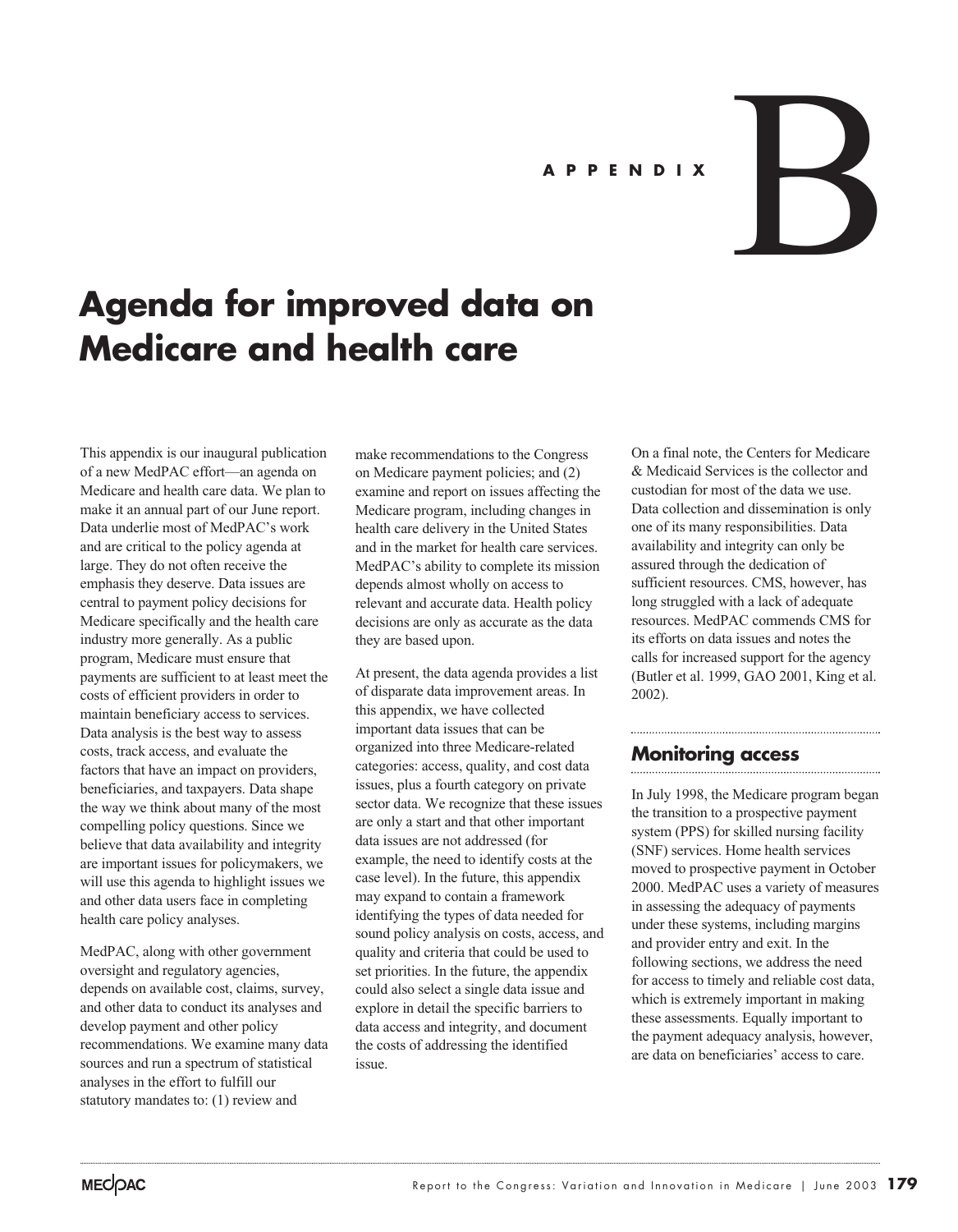In MedPAC's March 2000 Report to the Congress, we recommended that the Secretary conduct annual studies to identify potential problems in beneficiaries' access to care that may arise in the evolving Medicare program, particularly from the implementation of new payment systems in the various sectors (MedPAC 2000). For several years, the Department of Health and Human Services' Office of Inspector General (OIG) studied beneficiary access to SNF and home health services. The OIG reported on beneficiary access to SNF services annually from 1999 to 2001 (OIG 2001a, 2000b, 1999b, 1999c).<sup>1</sup> It also issued reports on access to home care from 1999 to 2001 (OIG 2001a, 2001b, 2000a, 1999b).2

The OIG did not issue a report on beneficiary access to SNFs in 2002 and has indicated that it does not plan to continue to in the future, nor has it continued its study of access to home health services. We believe that these studies provided an important piece of our assessment of access and payment adequacy and are concerned about their demise. While MedPAC is itself developing resources to provide more information on access to post-acute care, the OIG's work would provide an important parallel source of information on access. The ongoing series of such studies provides a baseline of access from the start of the SNF and home health PPS, allowing policymakers to monitor changes over time.

In its March 2003 report, the Commission recommended that the Secretary continue to conduct a series of nationally representative studies on access to home health and skilled nursing facility services (similar to the studies previously conducted by the OIG) (MedPAC 2003). Due to the importance of maintaining information on access, we reiterate those recommendations here. The Secretary should determine the frequency of future surveys and reports. As these payment systems mature, surveys may only be needed every few years.

## **Assessing quality of care**

Elsewhere in this report, MedPAC discusses mechanisms for improving quality of care for Medicare beneficiaries. As we describe in Chapter 7, most quality efforts depend upon relevant data. Regarding home health care services, two sources of CMS data could, if linked, further our understanding of the relationship between the care received and outcomes of care. These are the Outcomes and Assessment Information Set (OASIS) and the home health claims database.

The OASIS is an assessment instrument used to assess patient status and is unique to the home health setting. Information collected includes sociodemographic, environmental, support system, health status, and functional status attributes of adult (nonmaternity) patients. CMS collects and compiles home health payment claims in a different database. Keeping these two databases apart separates data on the quality of home health services from data on use. Linking these two streams could provide a potentially powerful source of information on the relationship between the amount and type of home health services beneficiaries receive and the outcomes of their care. Combined with cost

information, such a database could be used to develop a picture of the truly efficient home health provider and relate changes in service use to changes in outcomes.

CMS has begun work on just such a database, linking data on use with quality data. We strongly encourage the agency to continue this project. To make this linked database as useful as possible, we make several suggestions. First, the data should be compiled as close to real time as possible. Use of home health care has changed rapidly; timely information is key to reacting appropriately to emerging trends. Further, the data should include the OASIS assessment of patients at discharge, so that improvement or stabilization of condition during patients' care can be measured. Finally, the linked database should be made available to the wider research community.

### **Assessing costs of care**

#### **Physician practice expense**

The Medicare program pays physicians under a fee schedule representing the resources used in furnishing a service. Resource amounts are based on national uniform relative value units (RVUs). There are three types of RVUs in the fee schedule calculation: physician work, practice expense, and malpractice expense.<sup>3</sup> For services provided after January 1, 1999, CMS has used what it calls a top-down approach to calculating the practice expense RVUs, based on data from the American Medical Association's (AMA) Socioeconomic Monitoring System (SMS), along with data collected

1 The OIG based these reports on claims analysis as well as surveys of hospital discharge planners, nursing home administrators, and others responsible for assessing residents' needs.

2 The OIG based the 2001 reports on early 2001 surveys of hospital and nursing home discharge planners, as well as physicians and community representatives, after the home health prospective payment system (PPS) had been in place for about six months. The OIG based the 1999 and 2000 reports on survey information gathered before the implementation of the home health PPS.

3 At its most basic level, the fee schedule calculation consists of the product of the RVUs, a geographic adjustment factor to account for geographic variation in input costs, and a conversion factor which translates the other values into a dollar figure.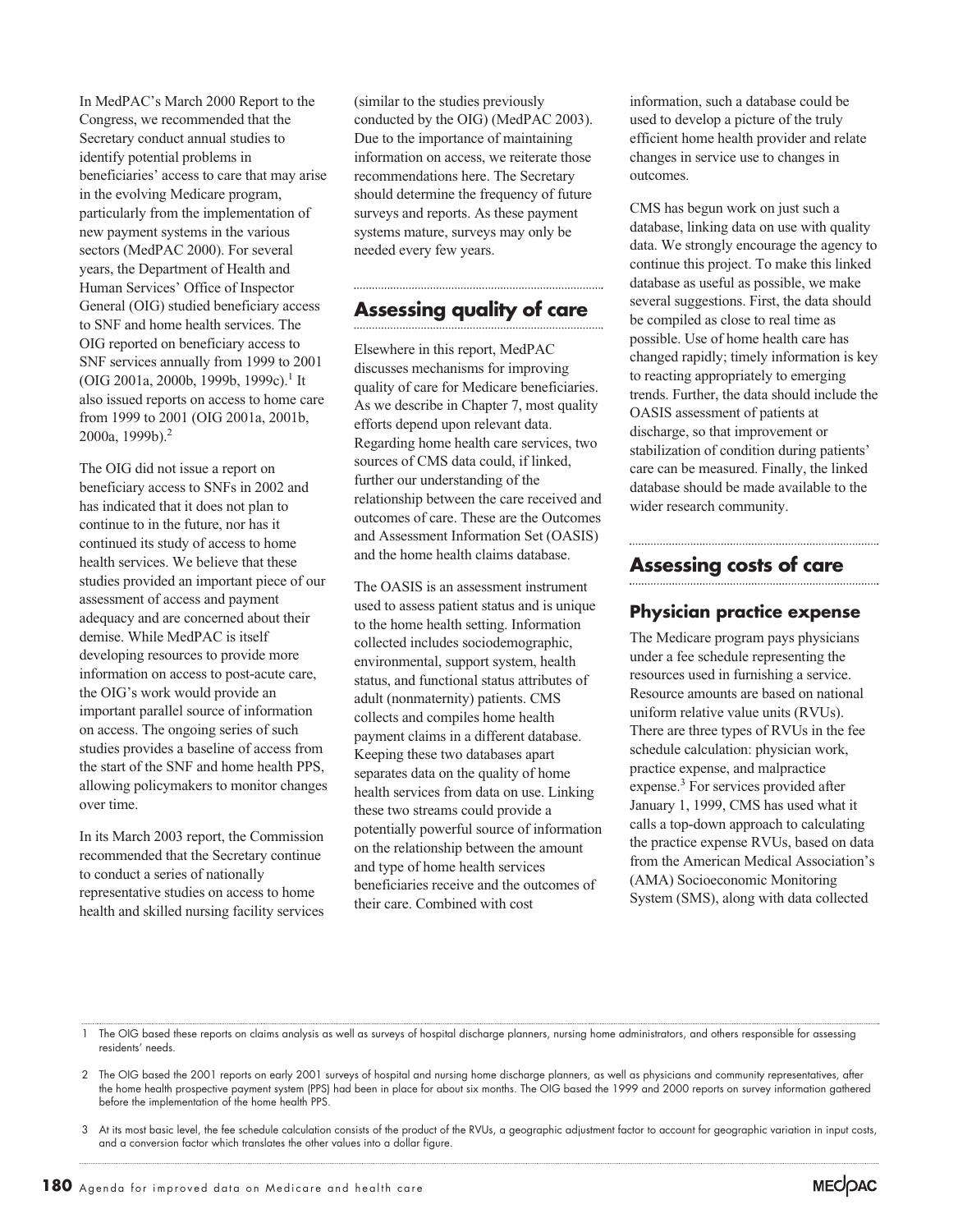through expert panels.4 The most recent SMS data on practice expense are from 1999.

The AMA conducted a scaled-down survey in 2001, collecting data from 2000 with less detailed expense information than the SMS. These data do, however, contain the necessary components to enable CMS to calculate the practice expense RVUs. The AMA is currently looking for partners to help fund the survey in future years.

If CMS continues to use the top-down methodology to determine practice expense values, a data source to replace the SMS must be assured. One option for collecting such data would be for the agency to pursue a collaborative approach, perhaps involving the AMA, physician specialty societies, and the federal government.

#### **Ambulatory surgical center costs**

Medicare pays the facility costs of ambulatory surgical center (ASC) services on a fee schedule. The law authorizes the Secretary to determine which procedures may be payable when provided in an ASC and requires that the fee schedule, also set by the Secretary, take into account the costs incurred by such centers in providing services in connection with such procedures.<sup>5</sup> In 1994, the Congress required the Secretary to determine costs through a survey of a sample of representative procedures and facilities, to

occur not later than January 1, 1995, and every five years thereafter.<sup>6</sup> These data are to be used to revise the ASC payment rates.

Payment for ASC services began in 1982. Initial ASC payment rates and subsequent rate revisions were based on agency surveys conducted in the early 1980s and in 1986.7 In 1994, CMS conducted the survey required by the Congress. CMS issued the revised ASC rates in 1998, as part of a proposed rule that also sought to restructure the ASC payment system to make it more consistent with the outpatient hospital prospective payment system, then under development. The proposed payment rates were based on the 1994 cost survey data.

However, the Congress delayed implementation of the restructured payment system and required that CMS base the payment rates on cost survey data from 1999 or later. $8$  As of early 2003, CMS has not completed the new cost survey needed to revise the ASC payment rates.<sup>9</sup> Thus, current payment rates are based on a 1986 cost survey and are probably no longer consistent with ASC costs.

The lack of current ASC cost data makes it difficult for CMS to set accurate rates. It presents further issues for policymakers in attempting to assess the adequacy of the current ASC rates. Collection of this information is vital. As we recommended in our March 2003 report, the Secretary should expedite the collection of recent

ASC cost and charge data so that CMS can analyze and revise the ASC payment system (MedPAC 2003).

#### **Cost report data**

Any discussion of cost reports must begin with an emphatic statement of the continuing need for the information contained in these filings. The movement to prospective payment for many service types has caused many to question the ongoing need for filing cost reports. Although prospective payments are not directly based on a facility's costs, cost information is a significant input into determining the rates paid under PPS and figures into the calculation of updates and adjustments to that system. Policymakers must recognize the importance of this data source. While others suggest that the cost reports be streamlined, we do not address this issue here. Our intent is to focus on near-term issues of cost report data availability.

The move to prospective payment and resource constraints have raised concerns over the timeliness and accuracy of cost report data, which are of paramount concern for policymakers. Data must be sufficiently recent and accurate to reflect providers' current financial status in order to assure adequate payment levels and beneficiary access. For Medicare data on provider costs, both timeliness and integrity are currently at issue.

The extent of the lag between data collection and access has varied. It is unclear whether there is a continuing

- 4 Clinical Practice Expert Panels (CPEPs), convened by a CMS contractor, met twice during 1996. A 1996 survey effort by the same contractor to gather additional practice expense data was discontinued due to a poor response rate. CMS is currently refining the CPEP data through a public-private partnership with the AMA and other physician specialty societies.
- 5 Sec. 1833i of the Social Security Act.
- 6 Sec. 141 of the Social Security Act Amendments of 1994, P.L. 103–432 (Oct. 31, 1994).
- 7 Medicare began paying for services provided in ASCs in 1982, pursuant to an amendment contained in the Omnibus Budget Reconciliation Act (OBRA) of 1980, P.L. 96–499 (December 5, 1980). The Secretary based the initial payment rates on a survey of ASC cost and charge data from 1979 and 1980. A second survey was completed in 1986 to update the payment amounts. While the text of the law did not then require the Secretary to use surveys to determine costs, the legislative history accompanying OBRA–80 stated the Congress's expectation that surveys be used.
- 8 See section 424 of the Medicare, Medicaid, and State Children's Health Insurance Program Benefits Improvement and Protection Act of 2000, P.L. 106–554 (December 15, 2000). The legislative history to this provision indicated the Congress's understanding that CMS was then (in 1999) conducting a new ASC cost survey that would better reflect the current costs experienced by ASCs.
- 9 The agency developed a survey instrument but has not yet fielded the survey.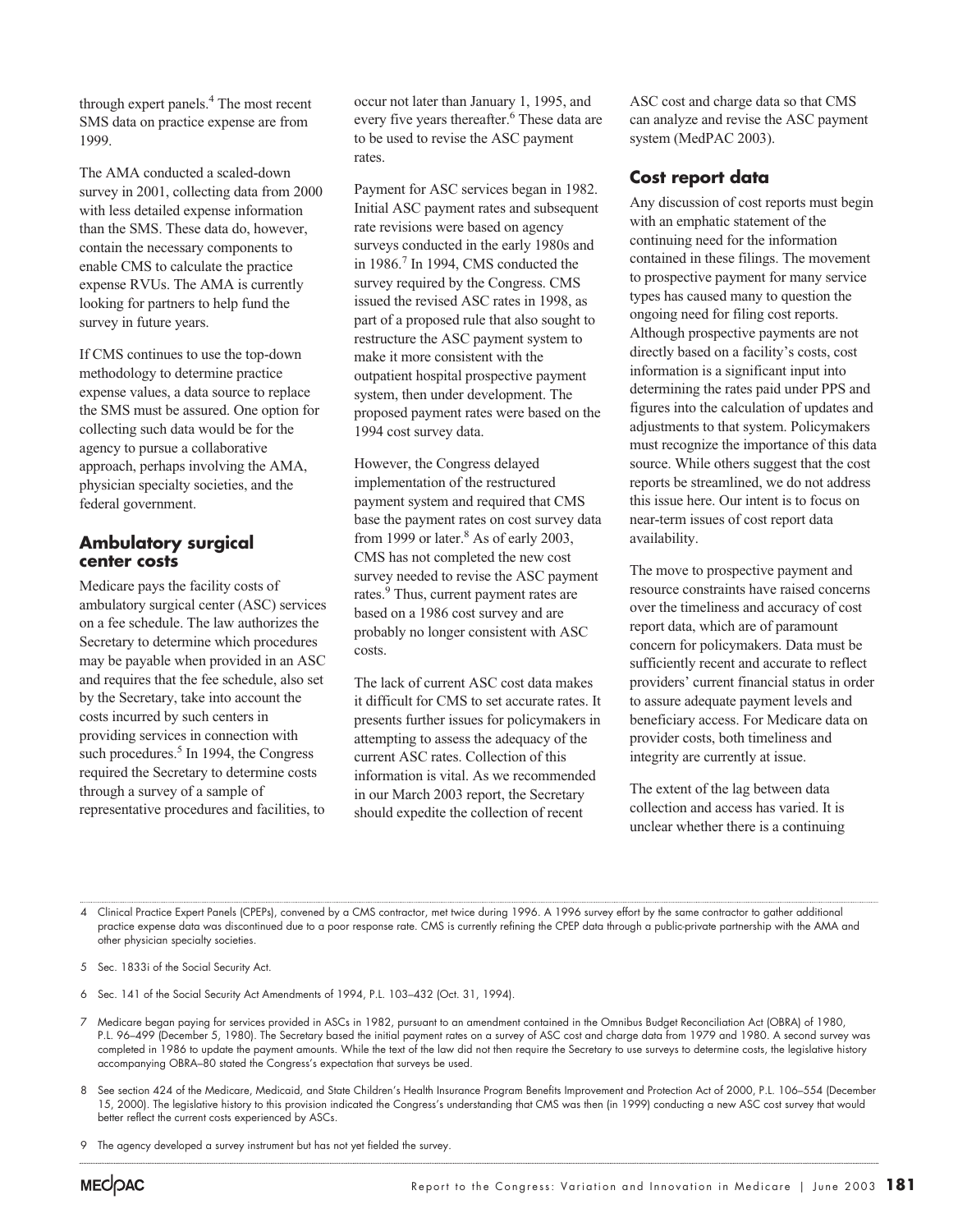10 Some associations, including the American Hospital Association (AHA) and the American Medical Association (AMA), used to survey their members on a range of information, including costs. These surveys had provided a wealth of information for both association members and policymakers. Both the AHA and the AMA have, however, discontinued some of those survey efforts.

11 The Commission has tried to gather information on private payer rates. We were unable to complete a national survey, pursued in 1999, due to a poor response rate. More recently, we gathered limited private payer data on physician payments through claims analysis and a small-scale survey.

**182** Agenda for improved data on Medicare and health care

increase in the lag time or whether independent events have caused recent delays in access. Under a cost-based system, providers were less at risk and policymakers less pressured to immediately assess data to determine trends. Under prospective payment, both providers and policymakers need to track payment adequacy. Policymakers track it to ensure payment rates are consistent with the costs of efficient providers and to evaluate whether beneficiaries have access to needed services, so they can act quickly if problems arise.

A number of events have made the release of cost report data more difficult. With the complexity of legislative and regulatory changes that came with and followed the Balanced Budget Act of 1997, the Congress has granted providers a variety of extensions for filing cost reports. In addition, data release has at times been delayed as CMS has struggled to maintain the pace of cost report processing, including auditing functions that must be done prior to data release. These difficulties appear to stem from increased and competing responsibilities addressed by the agency, resource limitations, and retirement of some key CMS staff.

The difficulties experienced by CMS have an impact on the timing of data availability and may also affect its soundness. Auditing ensures data integrity, which must be a priority. Again, cost data is a significant piece of the calculations for determining the adequacy of payment rates and, in turn, access to care for beneficiaries.10 We strongly encourage CMS to prioritize its

responsibility for maintaining the timeliness and integrity of the data. We further note that the resources to carry out this responsibility must be provided by the Secretary and the Congress.

#### **Use of early sample to facilitate access to data**

To facilitate expedited access to cost report data, one mechanism to explore is the collection of an early sample of provider cost reports. This could be accomplished by requiring or paying a representative sample of providers to file their cost report information early. Perhaps these providers would submit a scaled-down version. In either case, CMS and the fiscal intermediaries would need to commit to quickly processing and auditing this information.

A number of questions would need to be addressed to make this process work. Providers use different fiscal years in tracking their costs. How could this be accommodated in gathering the early sample? Would varying fiscal periods bias the data? Would payment for early completion bias the information reported? CMS, MedPAC, and other researchers would need to explore all of the ramifications of using an early sample to ensure that the resultant data are reliable and unbiased.

CMS recently took steps to expedite access to cost report data. The agency has changed the format of the cost report data to relational databases. While this format provides access to all of the data collected by CMS, it may raise hurdles for researchers who worked with the previous format. The agency has agreed to issue

hospital and skilled nursing facility cost report data in the previous format, on a short-term basis, perhaps to enable researchers to transition to the new system. While we commend CMS for these efforts, we believe it should provide several data formats during the transition, and ensure technical support once the relational databases are finalized.

#### **Access to private payer information**

In addition to tracking providers' Medicare costs, policymakers must monitor developments in the health care market at large to gauge factors that could affect the Medicare market and providers' ability to serve beneficiaries. More specifically, information on private payer rates could help in assessing the adequacy of Medicare fee-for-service payment rates.11 These data would help Medicare calibrate its payments, whether through its current administered pricing systems or through competitive pricing.

There are a number of possible sources for such information, most notably the Federal Employees Health Benefits Program. A number of states also collect private payer data. Assessing such data would raise a number of issues. Differences in benefit design and demographics could limit the ability to make comparisons. Confidentiality of business information would also need to be ensured. However, the need for a consolidated source of information on rates paid by private payers calls for these and other potential problems to be resolved.